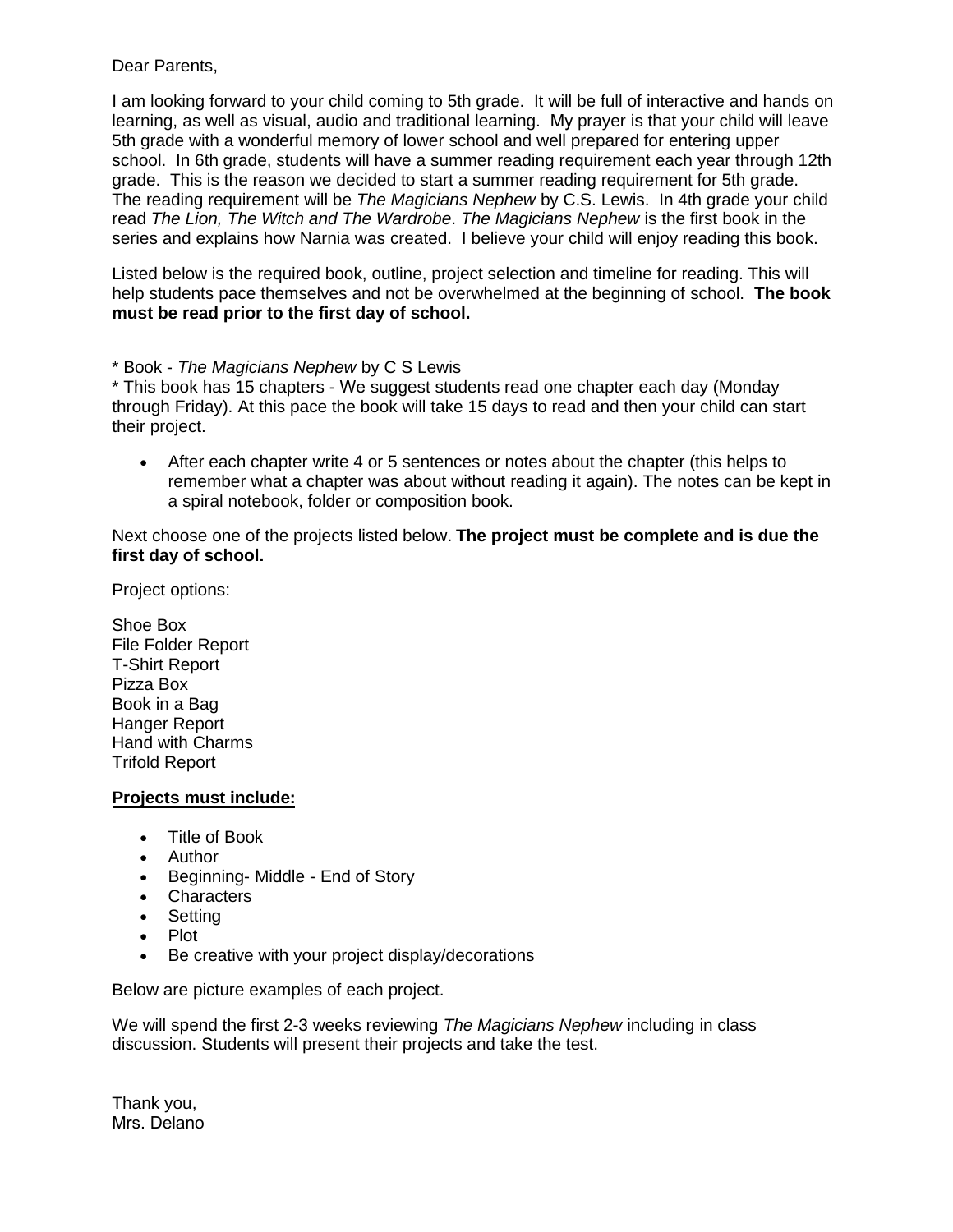## 5th Grade Summer Reading Project Examples

Shoe Box – Create a shoebox diorama of an important scene in the book.



File Folder Book Report - Also called a lap book, this easy-to-make book report hits on all the major elements of a book study and gives students a chance to show what they know in a colorful way.

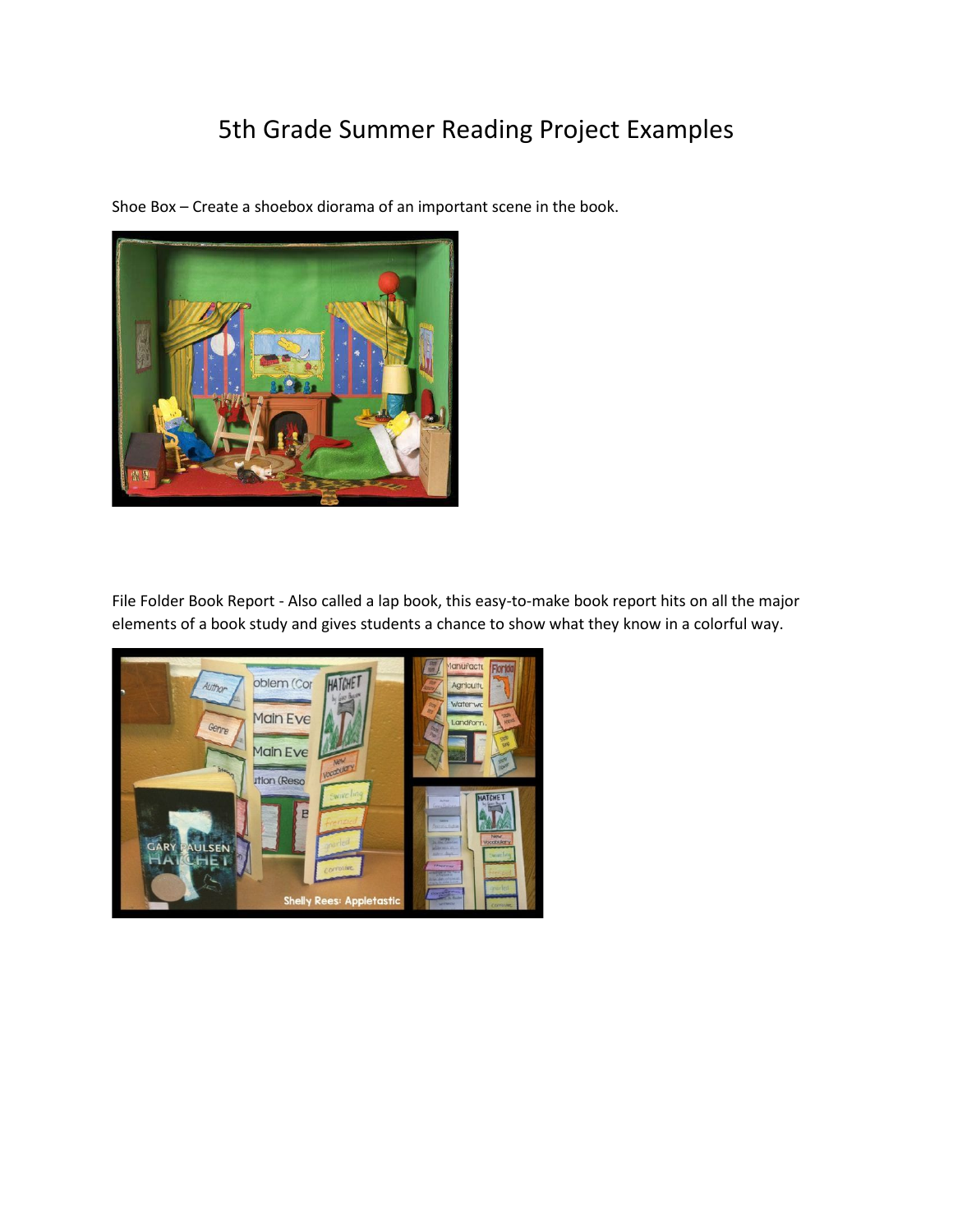T-Shirt Book Report – Push up your sleeves and get creative with this fun book project.



Pizza Box - Each wedge of the pizza pie tells part of the story.

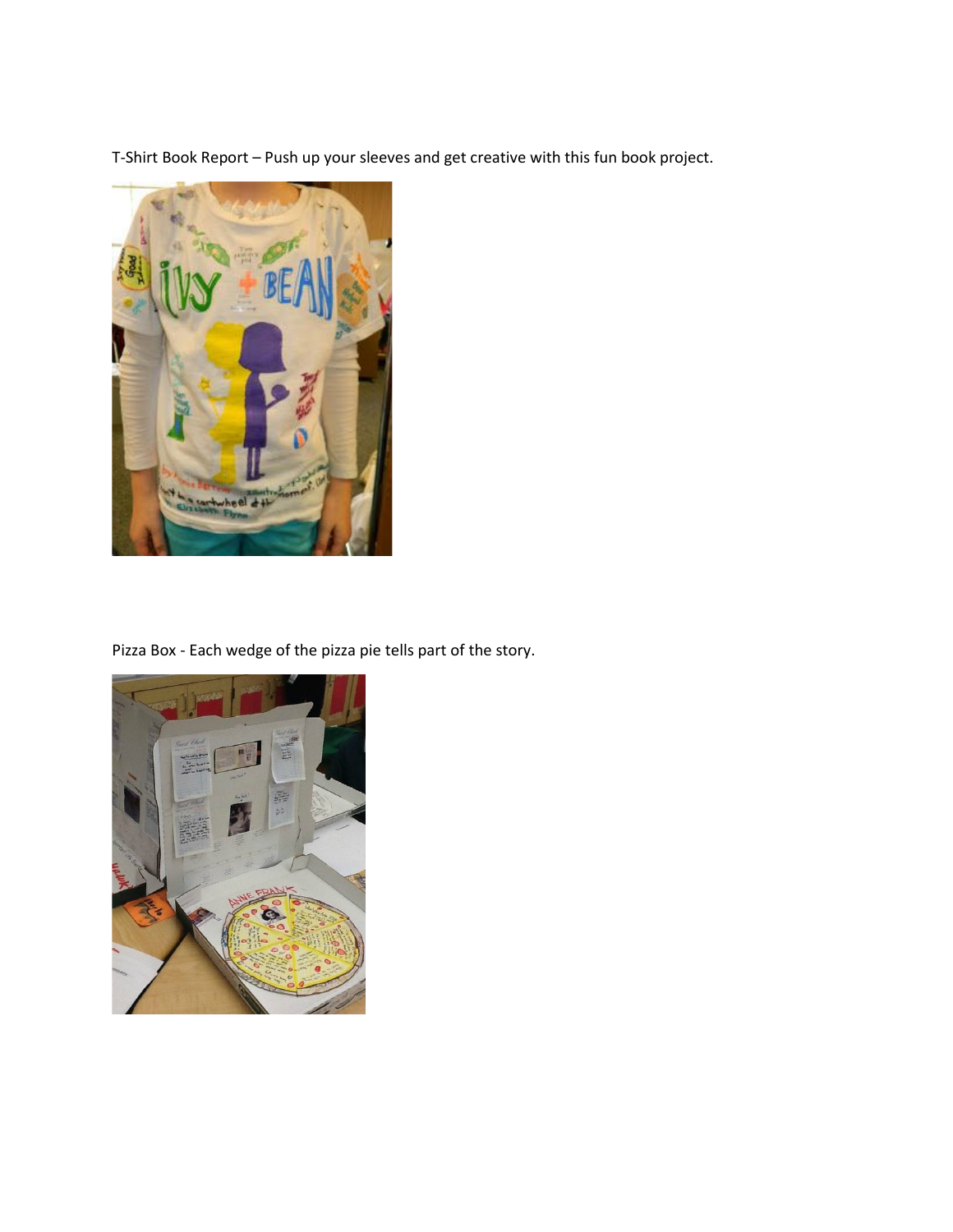Book in a Bag – Decorate a paper grocery bag with a scene from the book and place in the bag five items that represent something from the book.



Hanger Report - The body of the hanger is used to identify the book, and the cards on the strings dangling below are filled with information about the book.